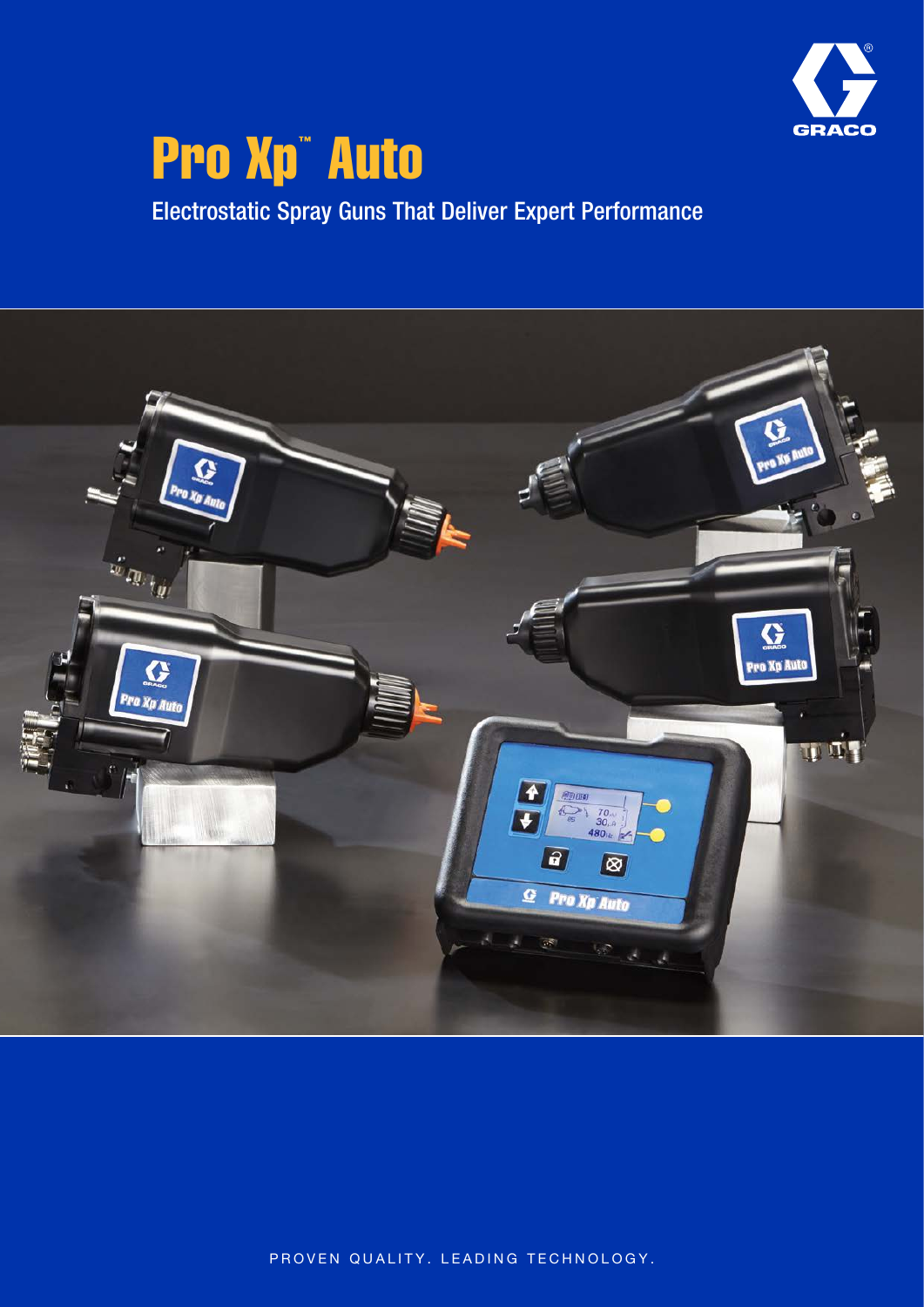## Choose Pro Xp



## Built-in **Dependability**

#### Stay Running Longer

Durable components give you extra peace of mind knowing that you'll spend less time fixing and more time spraying.

#### Lower Cost of Ownership

Ease of repair and durable components reduce ownership cost.

## Maximise Your Profits

Save Money Higher transfer efficiency equals less waste – saving you money on material.

#### Save on Energy Costs

New air caps use less air and help lower your energy bill.

## **Product Versatility**

#### More Flexibility

Versatile product line gives you more models to choose from and greater spraying flexibility with air spray, air assist and waterborne guns.

#### Faster Set-up

You'll be spraying parts faster with the easy modular installation. Choice of manifold style allows for system flexibility.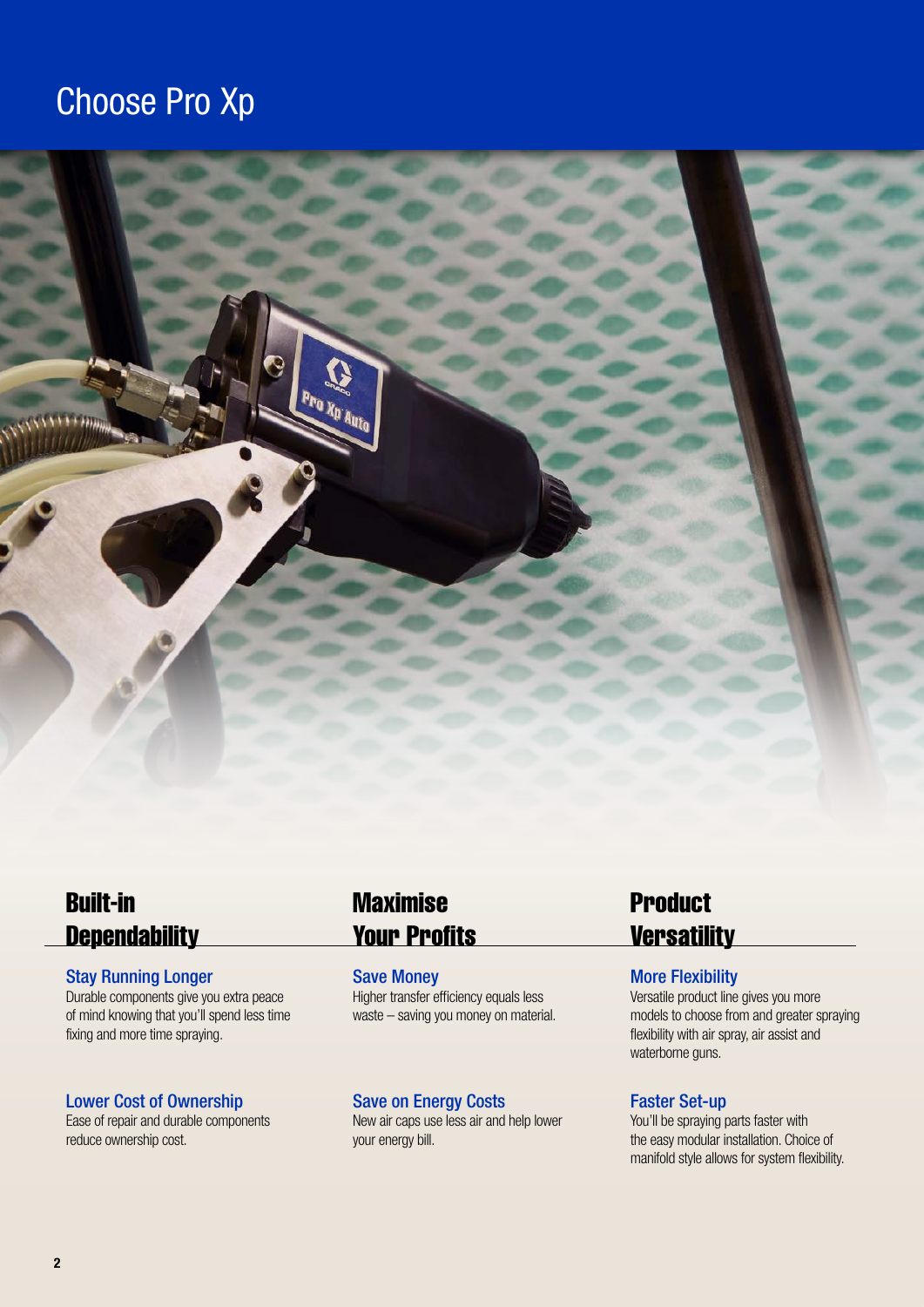## Stand Out Above the Rest

### Excellent Finish Quality & Performance

Get the spray performance and transfer efficiency of our manual Pro Xp guns in an automatic version. They're smaller, lighter and designed to maximise your profits. Every automatic Pro Xp gun is tested and delivered with a certificate indicating it meets all of Graco's requirements for spray pattern, mechanical performance and electrical performance so you know you're getting a quality product.

## Control Module

The Pro Xp Auto smart gun models connect right to the control module so you can see exactly how your gun is performing 24/7. With our control module, you can easily change the kV setting to optimize spray parameters for less touch up and a better finish quality on your parts.



Set reminders for servicing key spray components including air cap, alternator and tip or nozzle

I/O connection allows monitoring the alarm for low kV and changing profiles through a PLC or Switchbox

Select between 4 profiles to spray at the best kV for your production process

## **Manifolds**

#### Manifold styles fit almost any system requirement

All hoses and fibre optic cables are connected through a manifold. Gun can be easily removed without disconnecting the hoses from the manifold. Makes gun maintenance easy!

#### Back manifold

Ideal for stationary and reciprocator systems.



Can also be mounted directly on a 13 mm (1/2 inch) rod.



Bottom manifold

Ideal for robot mounting





3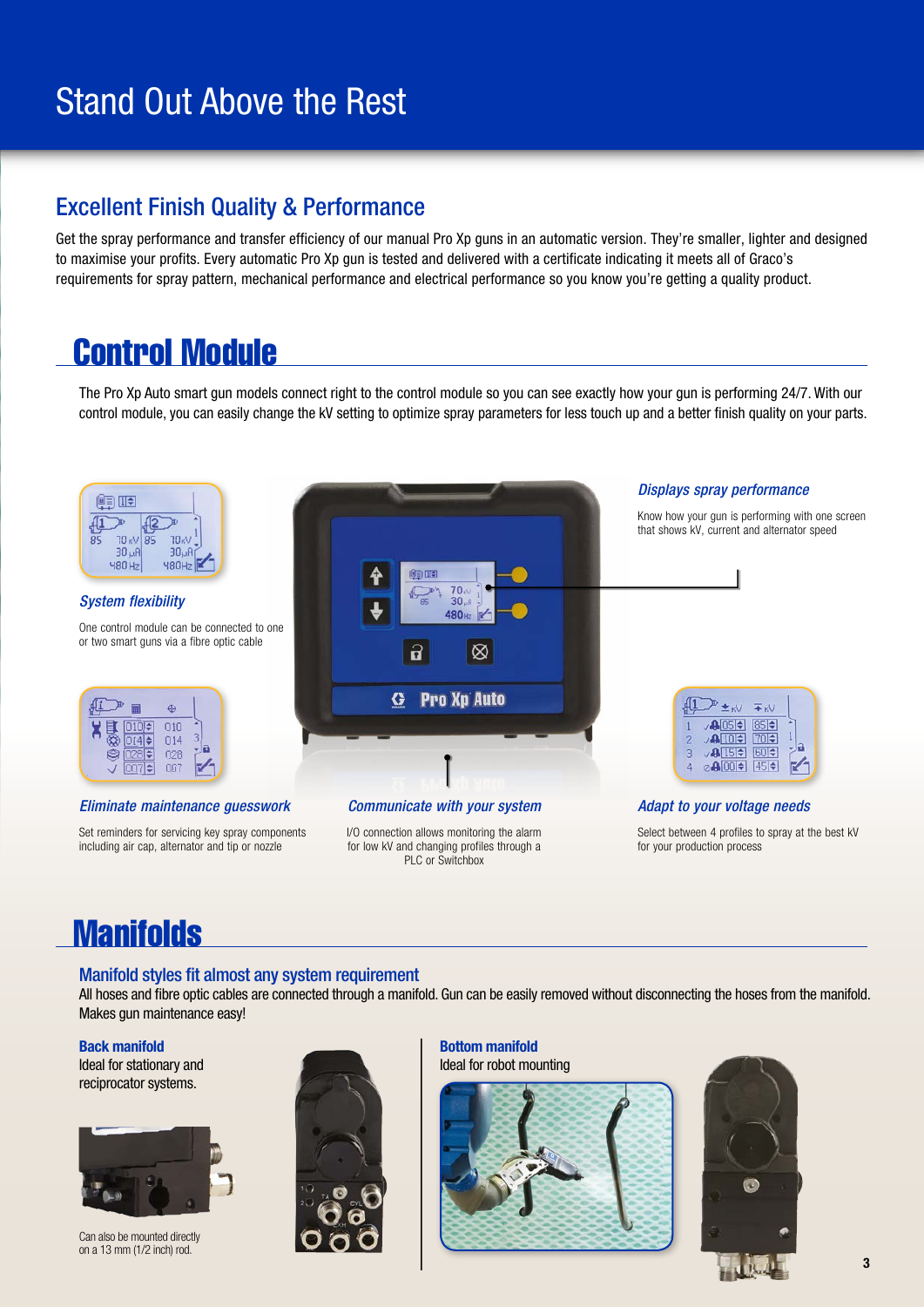## Pro Xp Auto Electrostatic Guns

Versatile product line with an 85 kV power supply and internal power so there's no electrical cord to worry about damaging or replacing. Standard gun models always run at 85 kV power and include an alternator speed indicator to display electrostatic performance. Smart gun models connect to a control module for kV control and displaying gun performance.

## Air Spray Guns

Ideal for low pressure, high quality spraying. High conductivity is also available for spraying lower resistivity materials.

| Part<br><b>Number</b> | kV | <b>Nozzle Size</b>    | <b>Standard</b><br><b>Model</b> | Smart<br>Model* | <b>Standard</b><br><b>Coating</b> | <b>High</b><br>Conductivity/<br><b>High Wear</b> | <b>Bottom</b><br><b>Manifold</b> | Rear<br><b>Manifold</b> |
|-----------------------|----|-----------------------|---------------------------------|-----------------|-----------------------------------|--------------------------------------------------|----------------------------------|-------------------------|
| LA1M10                | 85 | $1.5$ mm (0.055 in)   |                                 |                 |                                   |                                                  |                                  |                         |
| LA1M16                | 85 | $1.5$ mm $(0.055$ in) |                                 | $\bullet$       |                                   | $\bullet$                                        |                                  | $\bullet$               |
| LA1T10                | 85 | $1.5$ mm $(0.055$ in) |                                 |                 |                                   |                                                  |                                  |                         |
| LA1T16                | 85 | $1.5$ mm $(0.055$ in) |                                 |                 |                                   |                                                  |                                  |                         |
| LA2M10                | 85 | $1.5$ mm $(0.055$ in) |                                 | $\bullet$       | $\bullet$                         |                                                  |                                  |                         |
| LA2M16                | 85 | $1.5$ mm $(0.055$ in) |                                 | $\bullet$       |                                   | ٠                                                | ٠                                |                         |
| LA2T10                | 85 | $1.5$ mm $(0.055$ in) |                                 |                 | $\bullet$                         |                                                  |                                  |                         |
| LA2T16                | 85 | $1.5$ mm $(0.055$ in) |                                 |                 |                                   |                                                  |                                  |                         |



art guns do not include a control module or fibre optic cable. Order items separately



**ND Auto** 

High conductivity gun models include a high conductivity fluid tube, high wear nozzle and high wear electrode

### Air-Assist Guns

For high pressure spraying designed to improve transfer efficiency and deliver a high quality finish. All gun models include AEM or AEF tip of choice.

| Part<br><b>Number</b> | kV | <b>Standard</b><br><b>Model</b> | <b>Smart</b><br>Model* | <b>Bottom</b><br><b>Manifold</b> | Rear<br><b>Manifold</b> |
|-----------------------|----|---------------------------------|------------------------|----------------------------------|-------------------------|
| <b>HA1M10</b>         | 85 |                                 | $\bullet$              |                                  |                         |
| <b>HA1T10</b>         | 85 |                                 |                        |                                  |                         |
| HA2M10                | 85 |                                 |                        | $\bullet$                        |                         |
| <b>HA2T10</b>         | 85 |                                 |                        | ٠                                |                         |

\*Smart guns do not include a control module or fibre optic cable. Order items separately.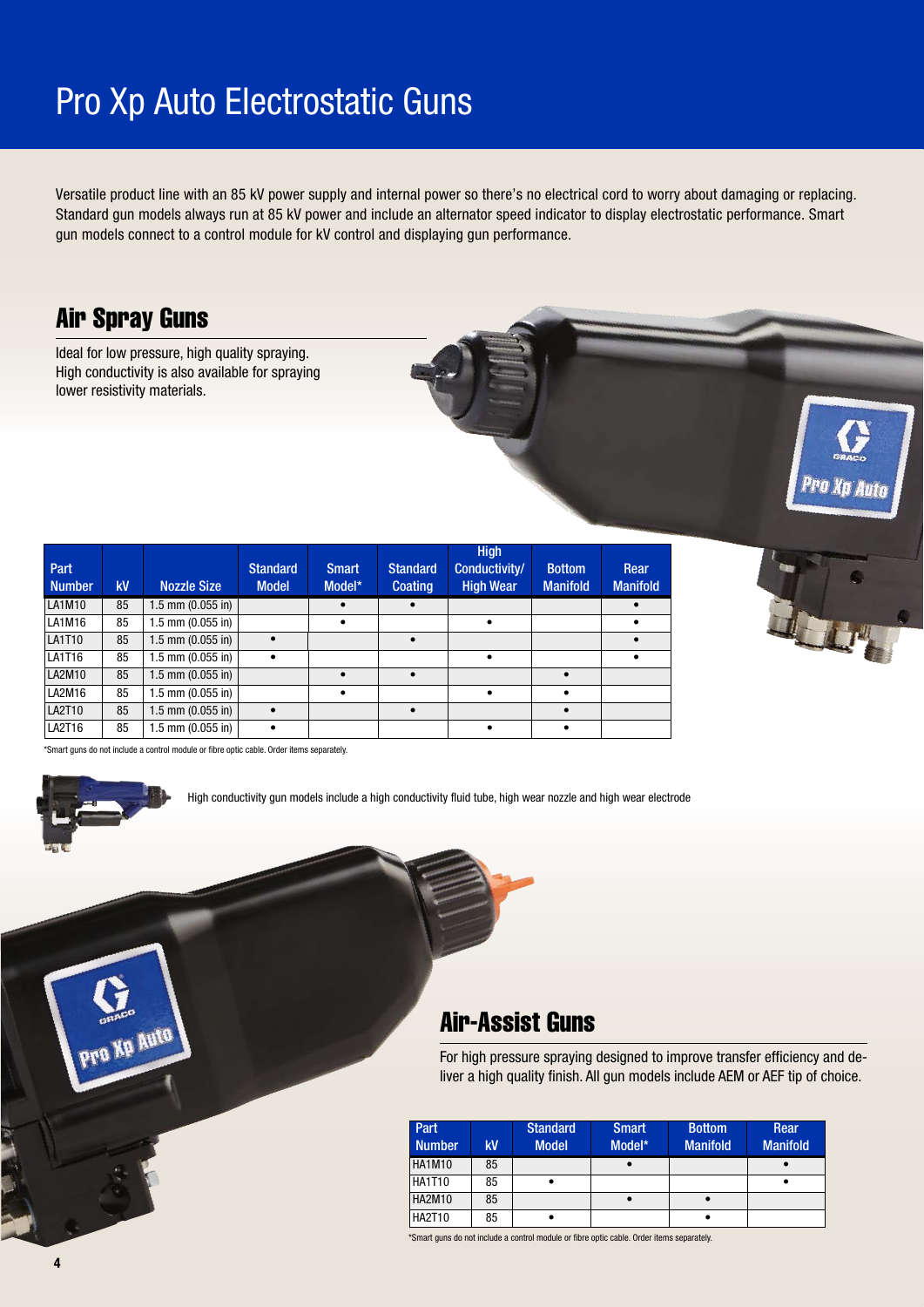

#### Pro Xp Auto Waterborne Air-Assist Use with isolation systems

| Part<br><b>Number</b> | kV | <b>Standard</b><br>Model | <b>Smart</b><br>Model** | Rear<br><b>Manifold</b> |
|-----------------------|----|--------------------------|-------------------------|-------------------------|
| <b>HA1M18</b>         | 60 |                          |                         |                         |
| <b>HA1T18</b>         | 60 |                          |                         |                         |



 \* 7.5 m (25 ft) and 15 m (50 ft) fluid hose sold separately. \*\* Smart guns do not include a control module or fibre optic cable. Order items separately.

## Technical Specifications

#### Pro Xp Auto Air Spray Gun Pro Xp Auto Air Assist Spray Gun Maximum Fluid Working Pressure 7 bar (21 MPa - 3000 psi) 210 bar (21 MPa - 3000 psi) Maximum Working Air Pressure The Contract of The Contract of Text (0.7 MPa - 100 psi) 7 bar (0.7 MPa - 100 psi) Maximum Fluid Operating Temperature 48°C (120°F) 48°C (120°F) 48°C (120°F) 48°C (120°F) Paint Resistivity Range Standard **25** megohm/cm to infinity **3** megohm/cm to infinity and a megohm/cm to infinity Paint Resistivity Range High Conductivity 3 megohm/cm to infinity Short Circuit Current Output 125 microamperes 125 microamperes Gun Weight (approx. depending on gun model)  $1.2 \text{ kg} (2.6 \text{ lb})$   $1.2 \text{ kg} (2.6 \text{ lb})$   $1.2 \text{ kg} (2.6 \text{ lb})$ Gun Length 27 cm (10.6 in) 28 cm (11.0 in) Voltage Output Standard Models 85 kV 85 kV Smart Models **40-85 kV** 40-85 kV Waterborne Standard Models **60 kV** 60 kV Waterborne Smart Models 30-60 kV 30-60 kV 30-60 kV Inlet/Outlet Sizes Turbine Air Inlet Fitting, Left-Hand Thread 1/4 npsm(m) 1/4 npsm(m) Atomising Air Inlet Fitting 5/16 in OD nylon tube (8mm) 5/16 in OD nylon tube (8mm) Fan Air Inlet Fitting 5/16 in OD nylon tube (8mm) 5/16 in OD nylon tube (8mm) Cylinder Air Inlet Fitting **Finder Air Inlet Fitting** 5/32 in OD nylon tube (4mm) 5/32 in OD nylon tube (4mm) Fluid Inlet Fitting 1/4-18 npsm(m) 1/4-18 npsm(m) Instruction Manuals Standard 333010 333011 Waterborne 333012 333013 Control Module 332989 332989

#### Pro Xp Auto Waterborne Air Spray

Use with isolation systems





#### Pro Xp Auto Waterborne Air Spray

External charge waterborne gun allows for spraying without an isolation system. Ideal for circulation systems! All models have a 1.5mm nozzle.

| <b>Part Number</b> | kV | <b>Display</b> | <b>Manifold Mount</b> |
|--------------------|----|----------------|-----------------------|
| <b>LA1T28</b>      | 60 | Standard       | Rear                  |
| <b>LA2T28</b>      | 60 | Standard       | <b>Bottom</b>         |
| <b>LA1M28</b>      | 60 | Smart          | Rear                  |
| LA2M28             | 60 | Smart          | <b>Bottom</b>         |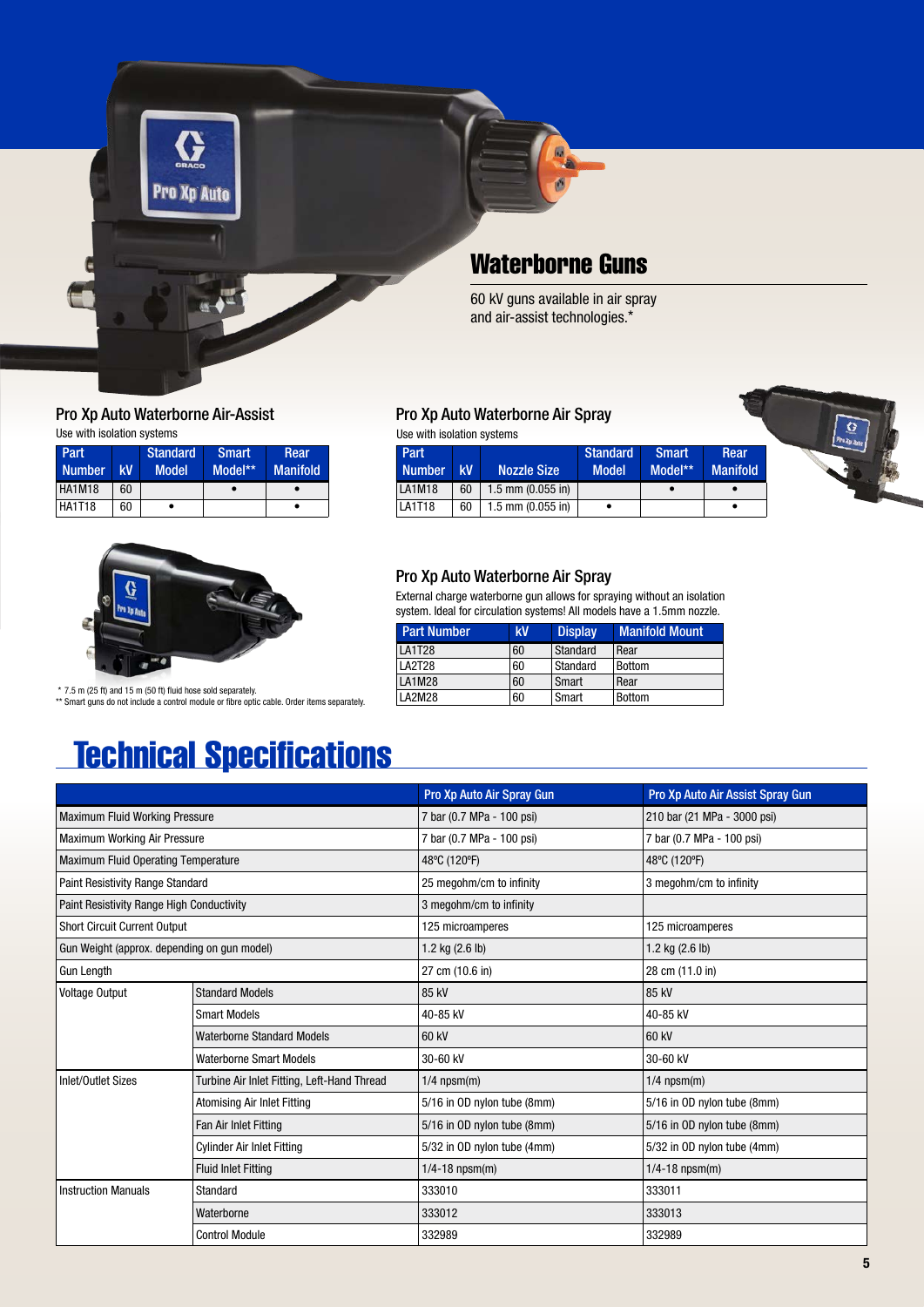### Air-Assist Guns

#### AEM SPRAY TIPS

Recommended for high finish quality applications at low and medium pressures. Order desired tip, Part No. AEMxxx, where  $xxx = 3$ -digit number from the matrix below.

|                                  |                         | <b>Fluid Output</b><br>fl $l/min$ (oz/min) | Maximum Pattern Width at 305 mm (12 inches)<br>mm (inches) |                    |                    |                     |                          |                      |                          |                          |
|----------------------------------|-------------------------|--------------------------------------------|------------------------------------------------------------|--------------------|--------------------|---------------------|--------------------------|----------------------|--------------------------|--------------------------|
| <b>Orifice Size</b><br>mm (inch) | at 41 bar<br>(4.1 MPa - | at 70 bar<br>(7.0 MPa -                    | 50-100<br>$(2-4)$                                          | 100-150<br>$(4-6)$ | 150-200<br>$(6-8)$ | 200-250<br>$(8-10)$ | 250-300<br>$(10-12)$     | 300-350<br>$(12-14)$ | 350-400<br>$(14-16)$     | 400-450<br>$(16-18)$     |
|                                  | 600 psi)                | $1000$ psi)                                |                                                            |                    |                    | <b>Spray Tip</b>    |                          |                      |                          |                          |
| $\uparrow$ 0.178 (0.007)         | 0.1(4.0)                | 0.15(5.2)                                  | 107                                                        | 207                | 307                |                     |                          |                      | -                        |                          |
| + 0.229 (0.009)                  | 0.2(7.0)                | 0.27(9.1)                                  | -                                                          | 209                | 309                | 409                 | 509                      | 609                  |                          |                          |
| $+0.279(0.011)$                  | 0.3(10.0)               | 0.4(13.0)                                  | $\equiv$                                                   | 211                | 311                | 411                 | 511                      | 611                  | 711                      | -                        |
| 0.330(0.013)                     | 0.4(13.0)               | 0.5(16.9)                                  | -                                                          | 213                | 313                | 413                 | 513                      | 613                  | 713                      | 813                      |
| 0.381(0.015)                     | 0.5(17.0)               | 0.7(22.0)                                  |                                                            | 215                | 315                | 415                 | 515                      | 615                  | 715                      | 815                      |
| 0.432(0.017)                     | 0.7(22.0)               | 0.85(28.5)                                 | $\overline{\phantom{0}}$                                   | 217                | 317                | 417                 | 517                      | 617                  | 717                      | $\overline{\phantom{0}}$ |
| 0.483(0.019)                     | 0.8(28.0)               | 1.09(36.3)                                 | $\qquad \qquad -$                                          | -                  | 319                | 419                 | 519                      | 619                  | 719                      |                          |
| 0.533(0.021)                     | 1.0(35.0)               | 1.36(45.4)                                 | $\overline{\phantom{0}}$                                   | -                  | -                  | 421                 | 521                      | 621                  | 721                      | 821                      |
| 0.584(0.023)                     | 1.2(40.0)               | 1.56(51.9)                                 | $\qquad \qquad -$                                          | -                  | -                  | 423                 | 523                      | 623                  | 723                      | 823                      |
| 0.635(0.025)                     | 1.5(50.0)               | 1.94(64.8)                                 | -                                                          | -                  | -                  | 425                 | 525                      | 625                  | 725                      | 825                      |
| 0.736(0.029)                     | 1.9(68.0)               | 2.65(88.2)                                 |                                                            |                    |                    |                     | $\qquad \qquad -$        | -                    | -                        | 829                      |
| 0.787(0.031)                     | 2.2(78.0)               | 3.03(101.1)                                | -                                                          | -                  | -                  | 431                 | $\overline{\phantom{0}}$ | 631                  | $\overline{\phantom{0}}$ | 831                      |
| 0.838(0.033)                     | 2.5(88.0)               | 3.42(114.1)                                | $\qquad \qquad -$                                          | -                  | -                  | -                   | $\qquad \qquad -$        | -                    | -                        | 833                      |
| 0.939(0.037)                     | 3.1(108.0)              | 4.20 (140.0)                               | -                                                          | -                  | -                  | -                   |                          | -                    | 737                      |                          |
| 0.990(0.039)                     | 3.4(118.0)              | 4.59 (153.0)                               | $\qquad \qquad -$                                          | -                  | -                  | -                   | 539                      | -                    | $\qquad \qquad$          |                          |

\* Tips are tested in water.

Fluid output (Q) at other pressures (P) can be calculated by this formula:  $Q = (0.041)$  (QT)  $\sqrt{P}$  where QT = fluid output (fl oz/min) at 41 bar (4.1 MPa - 600 psi) from the above table for the selected orifice size.

† These tip sizes include a 150 mesh filter.

#### AEF FINE FINISH PRE-ORIFICE SPRAY TIPS

Recommended for high finish quality applications at low and medium pressures. AEF tips have a pre-orifice that assists in atomising sheer thinning materials. Order desired tip, Part No. AEFxxx, where  $xxx = 3$ -digit number from the matrix below.

|                                  | <b>Fluid Output</b><br>fl $l/min$ (oz/min) |                                                    | Maximum Pattern Width at 305 mm (12 inches)<br>mm (inches) |                     |                      |                      |                      |                      |
|----------------------------------|--------------------------------------------|----------------------------------------------------|------------------------------------------------------------|---------------------|----------------------|----------------------|----------------------|----------------------|
| <b>Orifice Size</b><br>mm (inch) | at 41 bar<br>(4.1 MPa -                    | at 70 bar<br>(7.0 MPa -<br>$600$ psi)<br>1000 psi) | $150 - 200(6-8)$                                           | 200-250<br>$(8-10)$ | 250-300<br>$(10-12)$ | 300-350<br>$(12-14)$ | 350-400<br>$(14-16)$ | 400-450<br>$(16-18)$ |
|                                  |                                            |                                                    | <b>Spray Tip</b>                                           |                     |                      |                      |                      |                      |
| 0.203(0.008)                     | 0.25(8.5)                                  | 0.32(11.0)                                         |                                                            |                     |                      | 608                  |                      |                      |
| $\uparrow$ 0.254 (0.010)         | 0.28(9.5)                                  | 0.37(12.5)                                         | 310                                                        | 410                 | 510                  | 610                  | 710                  |                      |
| 0.305(0.012)                     | 0.35(12.0)                                 | 0.47(16.0)                                         | 312                                                        | 412                 | 512                  | 612                  | 712                  | 812                  |
| 0.356(0.014)                     | 0.47(16.0)                                 | 0.62(21.0)                                         | 314                                                        | 414                 | 514                  | 614                  | 714                  | 814                  |
| 0.406(0.016)                     | 0.59(20.0)                                 | 0.78(26.5)                                         |                                                            | 416                 | 516                  | 616                  | 716                  |                      |

\* Tips are tested in water.

Fluid output (Q) at other pressures (P) can be calculated by this formula: Q = (0.041) (QT)  $\sqrt{P}$  where QT = fluid output (fl oz/min) at 41 bar (4.1 MPa - 600 psi) from the above table for the selected orifice size.

† These tip sizes include a 150 mesh filter.

#### APPROVALS FOR PRO XP GUNS\*\*



EEx 0.24 mJ T6 FM14ATEX0081 EN 50050 Ta 0°C-50°C

 $2G$ 

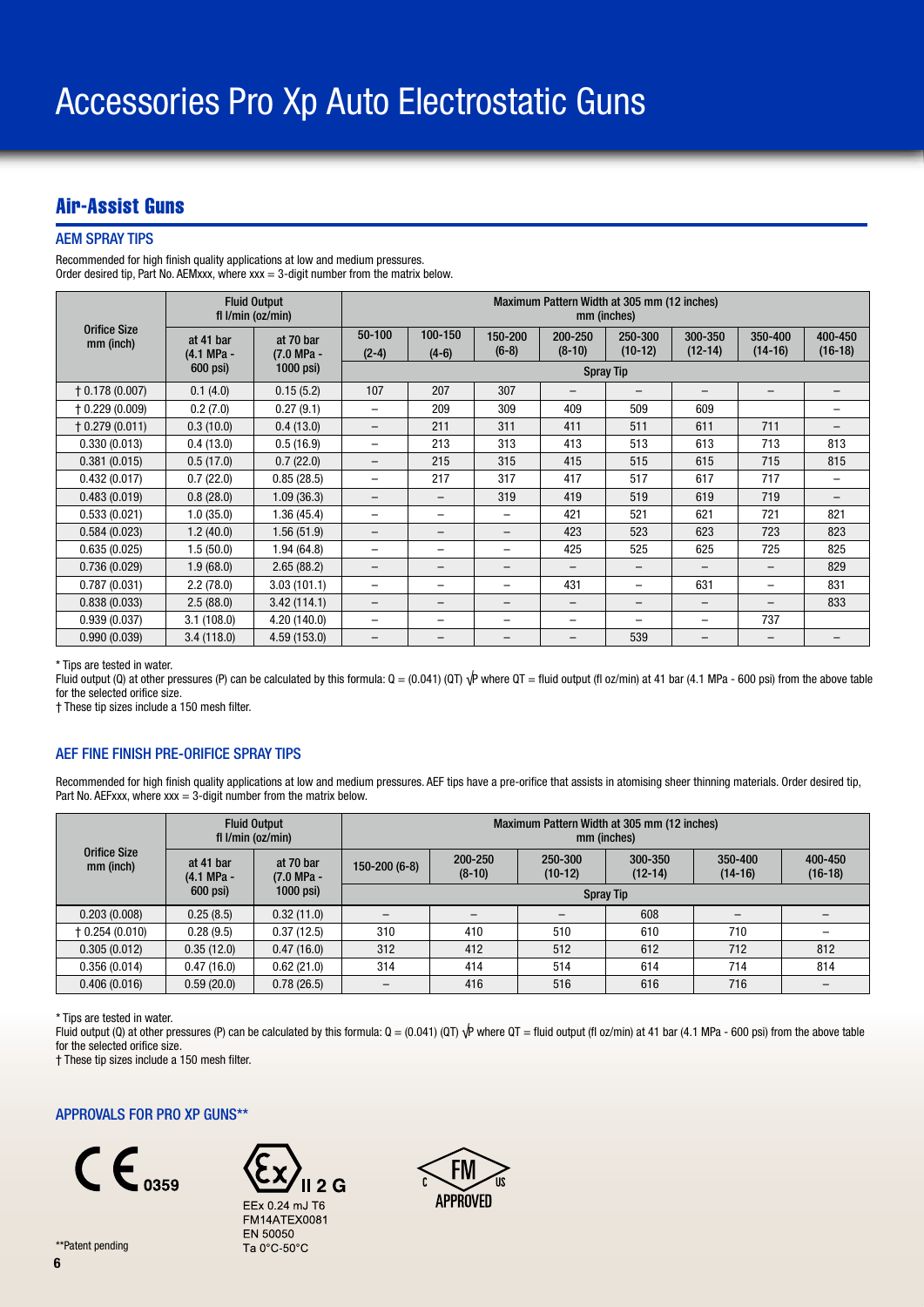### Control module

#### CONTROL MODULE

Connects to the Smart Gun with a fibre optic cable.

| <b>Part Number</b> | <b>Description</b>                                                                                    |
|--------------------|-------------------------------------------------------------------------------------------------------|
| 24W035             | Control module includes a power supply and hardware wall<br>mount. Not for use in hazardous locations |

#### I/O CABLES

Connects control module to a PLC or switchbox.

| <b>Part Number</b> | <b>Description</b>      |
|--------------------|-------------------------|
| 24W881             | 15 M (50 ft) I/O cable  |
| 24W882             | 30 M (100 ft) I/O cable |

#### FIBRE OPTIC CABLES

Connects Smart Gun to the control module.

| <b>Part Number</b>            | <b>Description</b>                                                |  |  |  |  |  |
|-------------------------------|-------------------------------------------------------------------|--|--|--|--|--|
|                               | Gun Models with Rear Manifolds (Model numbers LA1xxx or HA1xxx)   |  |  |  |  |  |
| 24X003                        | 7.6 m (25 ft) Fibre Optic Cable                                   |  |  |  |  |  |
| 24X004                        | 15 m (50 ft) Fibre Optic Cable                                    |  |  |  |  |  |
| 24X005                        | 30.5 m (100 ft) Fibre Optic Cable                                 |  |  |  |  |  |
|                               | Gun Models with Bottom Manifolds (Model numbers LA2xxx or HA2xxx) |  |  |  |  |  |
| 24X006                        | 7.6 m (25 ft) Fibre Optic Cable                                   |  |  |  |  |  |
| 24X007                        | 15 m (50 ft) Fibre Optic Cable                                    |  |  |  |  |  |
| 24X008                        | 30.5 m (100 ft) Fibre Optic Cable                                 |  |  |  |  |  |
| Fibre Optic Cable Repair Kit* |                                                                   |  |  |  |  |  |
| 24W875                        | Kit to repair damaged ends on one cable assembly                  |  |  |  |  |  |
|                               |                                                                   |  |  |  |  |  |

\*For additional fibre optic cable kits, see control module manual form #332989

### Air Spray Guns

#### AIR CAP SELECTION CHART

| Part Number (colour)                                          | <b>Pattern Shape</b>                           | Length<br>$cm$ (in)  | <b>Recommended Fluid Viscosity</b><br>cp at $21^{\circ}$ C (70 $^{\circ}$ F)                 | Recommended<br><b>Production Rates</b> |
|---------------------------------------------------------------|------------------------------------------------|----------------------|----------------------------------------------------------------------------------------------|----------------------------------------|
| 24N477 (black)                                                | Round end                                      | 381-432 (15-17)      | Light to medium (20-70 cp)                                                                   | Up to $450$ cc/min $(15$ oz/min)       |
| 24N438 (black)                                                | Round end                                      | 381-432 (15-17)      | Light to medium (20-70 cp)                                                                   | Up to 450 cc/min (15 oz/min)           |
| 24N279 (black)                                                | Round end                                      | 356-406 (14-16)      | Medium to heavy (70–260 cp),<br>and high solids $(360 + cp)$                                 | Up to 450 cc/min (15 oz/min)           |
| 24N376 (black), 24N276 (blue)<br>24N277 (red), 24N278 (green) | Tapered end                                    | 432-483 (17-19)      | Light to medium (20-70 cp)                                                                   | Up to 450 cc/min (15 oz/min)           |
| 24N274 (black)                                                | Tapered end                                    | 305-356 (12-14)      | Light to medium (20-70 cp)                                                                   | Up to 450 cc/min (15 oz/min)           |
| 24N275 (black)                                                | Tapered end                                    | 356-406 (14-16)      | Light to medium (20–70 cp), and<br>high solids (360+cp), aerospace coatings                  | Up to 750 cc/min (25 oz/min)           |
| 24N439 (black)                                                | Tapered end                                    | $279 - 330(11 - 13)$ | For use with 2.0 mm nozzles.<br>Medium to heavy (70–260 cp), and<br>high solids $(360 + cp)$ | Up to 600 cc/min (20 oz/min)           |
| 25E670 (black), soft spray                                    | Round end                                      | 11-13 (279-330)      | Light to medium (20-70 cp)                                                                   | Up to 8 oz/min (237 cc/min)            |
| 25E671 (black), HVLP                                          | Round end                                      | 11-13 (279-330)      | Light to medium (20-70 cp)                                                                   | Up to 15 oz/min (450 cc/min)           |
| • Distance to target: 254 mm (10 in)                          | • Inlet air pressure: 3.4 bar (34 kPa, 50 psi) |                      | • Fluid flow rate: 300 cc/min (10 oz/min)<br>• Fan air: adjusted for maximum width           |                                        |

#### NOZZLE SELECTION CHART

Fluid Nozzle for Standard Materials

| <b>Part Number</b> | Colour       | Orifice Size - mm (inch) |
|--------------------|--------------|--------------------------|
| 24N619             | <b>Black</b> | 0.022(0.55)              |
| 24N613             | <b>Black</b> | 0.029(0.75)              |
| 25N895             | Green        | 0.042(1.0)               |
| 25N896             | Gray         | 0.047(1.2)               |
| 24N616             | <b>Black</b> | 0.055(1.5)               |
| 25N897             | <b>Brown</b> | 0.070(1.8)               |
| 24N618             | <b>Black</b> | 0.080(2.0)               |

### Accessories

#### GROUNDED AIR HOSES (REQUIRED FOR USE) GUN ACCESSORIES

| Length                 | Air Flex™ | <b>Air Flex</b><br>with QD | <b>Standard</b> | Waterborne*<br>(for isolation systems) |
|------------------------|-----------|----------------------------|-----------------|----------------------------------------|
| $1.8 \text{ m}$ (6 ft) | 244963    |                            | 223068          | 235068                                 |
| $4.6$ m $(15$ ft)      | 244964    |                            | 223069          | 235069                                 |
| $7.6$ m ( $25$ ft)     | 244965    | 24N736                     | 223070          | 235070                                 |
| 11 m $(36 ft)$         | 244966    | 24N737                     | 223071          | 235071                                 |
| 15 m $(50 ft)$         | 244967    | 24N738                     | 223072          | 235072                                 |
| 23 m (75 ft)           | 244968    |                            | 223073          | 235073                                 |
| 30.5 m (100 ft)        | 244969    |                            | 223074          | 235074                                 |

Air Flex: EPDM rubber core and cover for extra flexibility Air Flex with QD: Hose includes Quick Disconnect coupling, part number 112534 Standard: Modified semi-conductive polyamide core, urethane cover for added durability \*Waterborne: Conductive SST wire braid for grounding. Polyurethane tube and cover.

High Wear Fluid Nozzle for Abrasive Materials

| <b>Part Number</b> | Colour       | Orifice Size - mm (inch) |
|--------------------|--------------|--------------------------|
| 24N620             | Blue         | 0.029(0.75)              |
| 24N621             | Blue         | 0.042(1.0)               |
| 24N622             | Blue         | 0.047(1.2)               |
| 24N623             | Blue         | 0.055(1.5)               |
| 24N624             | Blue         | 0.070(1.8)               |
| 24N625             | Blue         | 0.080(2.0)               |
| 24N831             | Green        | 0.042(1.0)               |
| 24N832             | Gray         | 0.047(1.2)               |
| 24N833             | <b>Black</b> | 0.055(1.5)               |
| 24N834             | <b>Brown</b> | 0.070(1.8)               |

| <b>Part Number</b> | <b>Description</b>                                                                              |
|--------------------|-------------------------------------------------------------------------------------------------|
| 24V929             | Gun Covers, Box of 10.                                                                          |
| 24N319             | Round Spray Kit. To convert a standard air-assist spray gun<br>to a round spray air cap.        |
| 24X794             | Large Pattern round spray kit. To convert a standard air<br>spray gun to a round spray aircap.  |
| 25N837             | Medium Pattern round spray kit. To convert a standard air<br>spray gun to a round spray aircap. |
| 25N836             | Small Pattern round spray kit. To convert a standard air<br>spray gun to a round spray aircap.  |
| 24N704             | Electrode Replacement Needle for abrasive materials. Blue.                                      |
| 25N857             | Tungsten Electrode replacement needle. Brown                                                    |
| 112534             | Air quick disconnect coupling                                                                   |